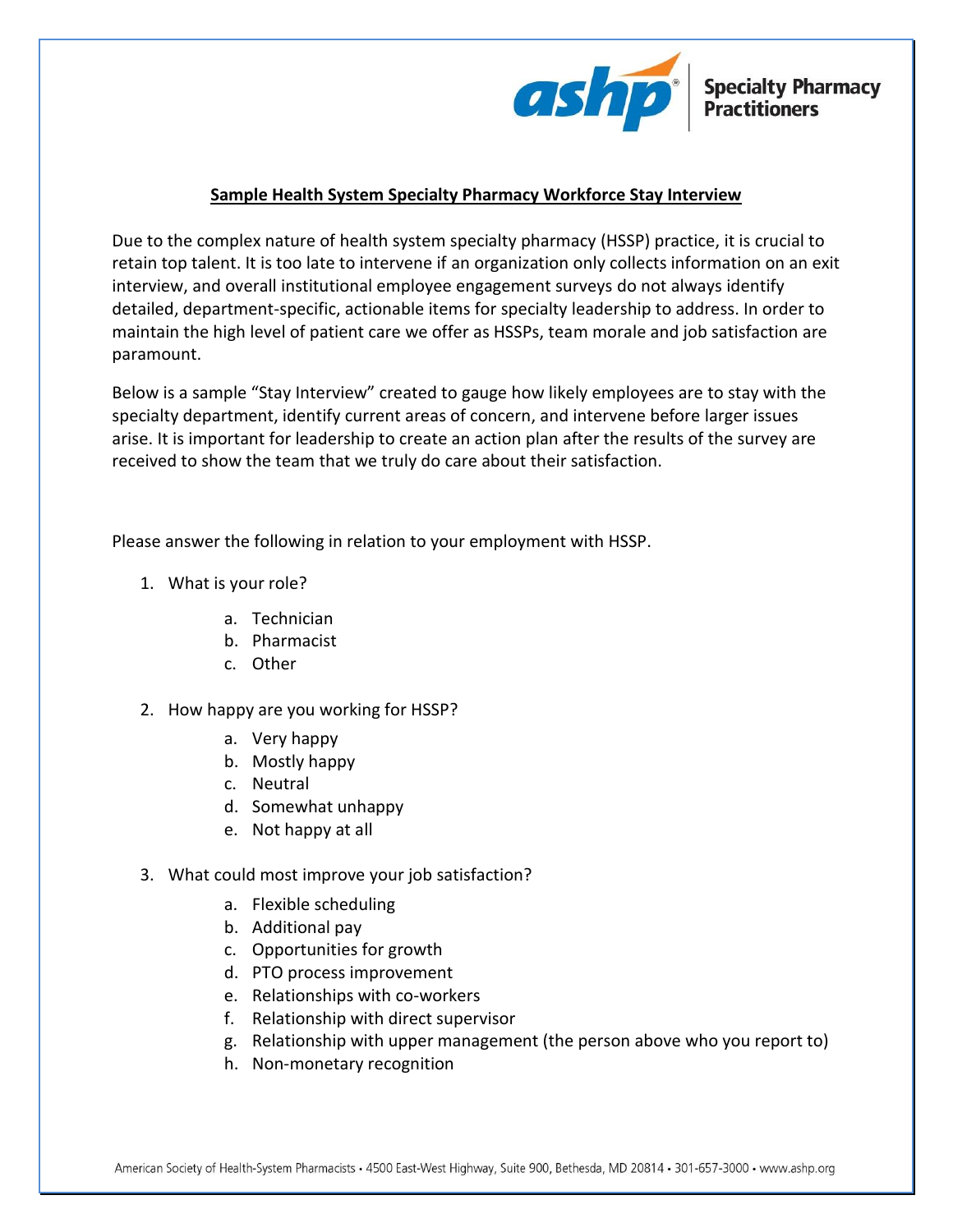

- 4. What factor could most influence your decision to STAY with HSSP in the near future?
	- a. Scheduling flexibility
	- b. Leadership
	- c. Opportunity to grow and learn
	- d. Feeling appreciated
	- e. Job satisfaction
	- f. Job promotion
	- g. Recognition
- 5. What factor could most influence your decision to LEAVE HSSP for another department or organization?
	- a. Scheduling flexibility
	- b. Leadership
	- c. Unchallenging work
	- d. Unmanageable workload
	- e. Feeling unappreciated
	- f. Higher pay
	- g. Return to school
	- h. Job dissatisfaction
	- i. Job promotion
	- j. Lack of recognition
	- k. Physical working conditions
	- l. PTO policy
- 6. What area in your current work environment needs to be addressed in the future?
	- a. Relationships with coworkers
	- b. Employee benefits
	- c. PTO
	- d. Job responsibilities
	- e. Challenging work
	- f. Relationship with supervisor
	- g. Pay
	- h. Senior leadership
	- i. Training
	- j. Job security
	- k. Relationship with patients/customers
	- l. Flexible scheduling
	- m. Support to attend HSSP events
	- n. Feeling like a team
	- o. Physical working conditions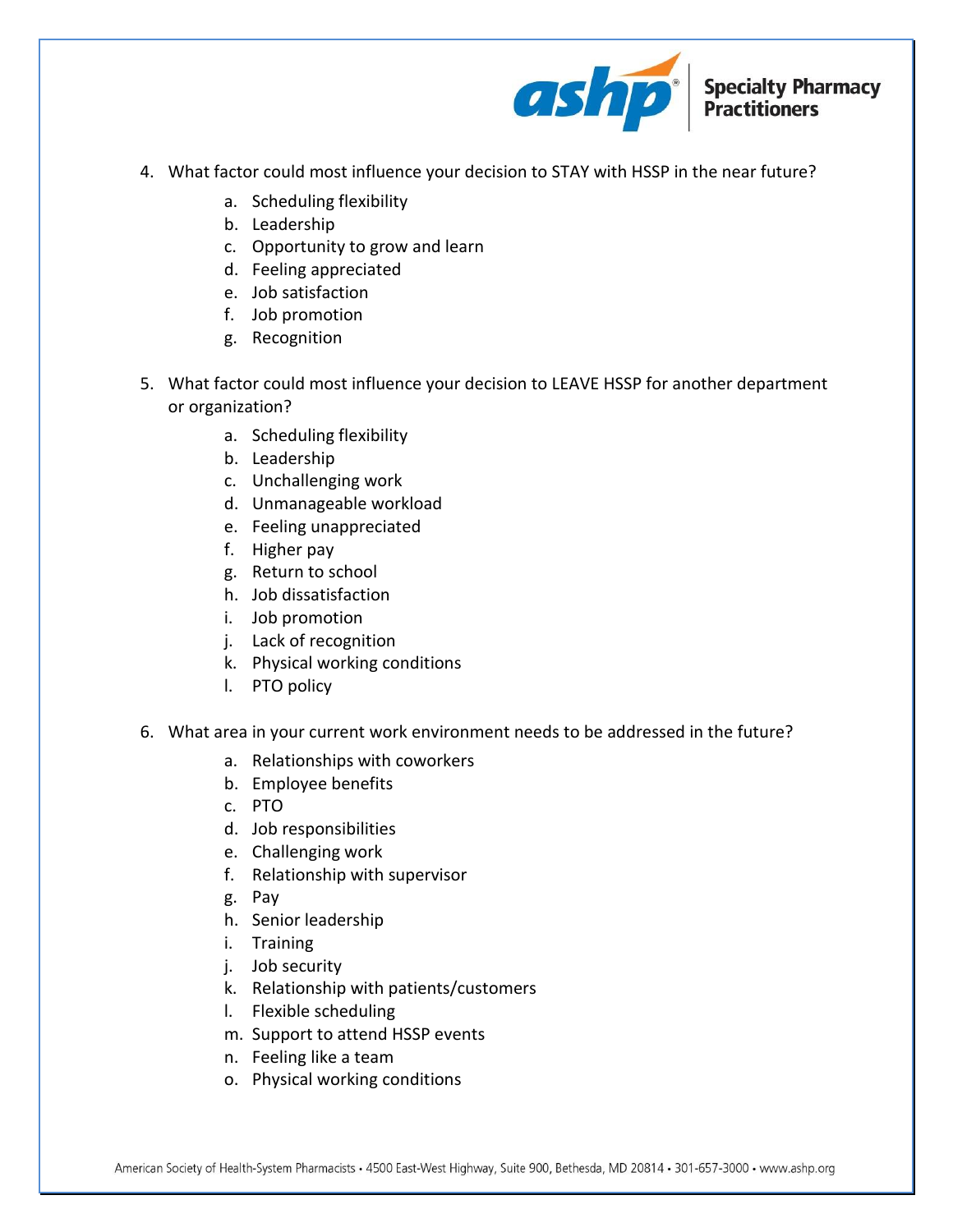

- 7. What kind of recognition would most likely increase your commitment to HSSP?
	- a. Hand written note
	- b. Direct email from supervisor
	- c. Kudos announced in team meetings
	- d. HSSP swag
- 8. How often do you feel you have been given access to the tools and resources necessary to provide high quality care and service to patients or customers?
	- a. Always
	- b. Frequently
	- c. Sometimes
	- d. Never
- 9. Are there areas you would like to learn more about within your job role?
	- a. Yes and I have requested this from my direct supervisor
	- b. Yes but I have not requested this from my direct supervisor
	- c. No
- 10. How often do you feel you are able to communicate openly with the person you report to?
	- a. Always
	- b. Frequently
	- c. Sometimes
- 11. Do you feel that management listens to your concerns/ideas and takes them seriously?
	- a. Yes
	- b. No
- 12. Do you believe your work has meaning?
	- a. Yes
	- b. No
- 13. I believe departmental changes are well communicated to the team.
	- a. Yes
	- b. No
- 14. I believe the HSSP Leadership team cares about me.
	- a. Yes
	- b. No

American Society of Health-System Pharmacists • 4500 East-West Highway, Suite 900, Bethesda, MD 20814 • 301-657-3000 • www.ashp.org